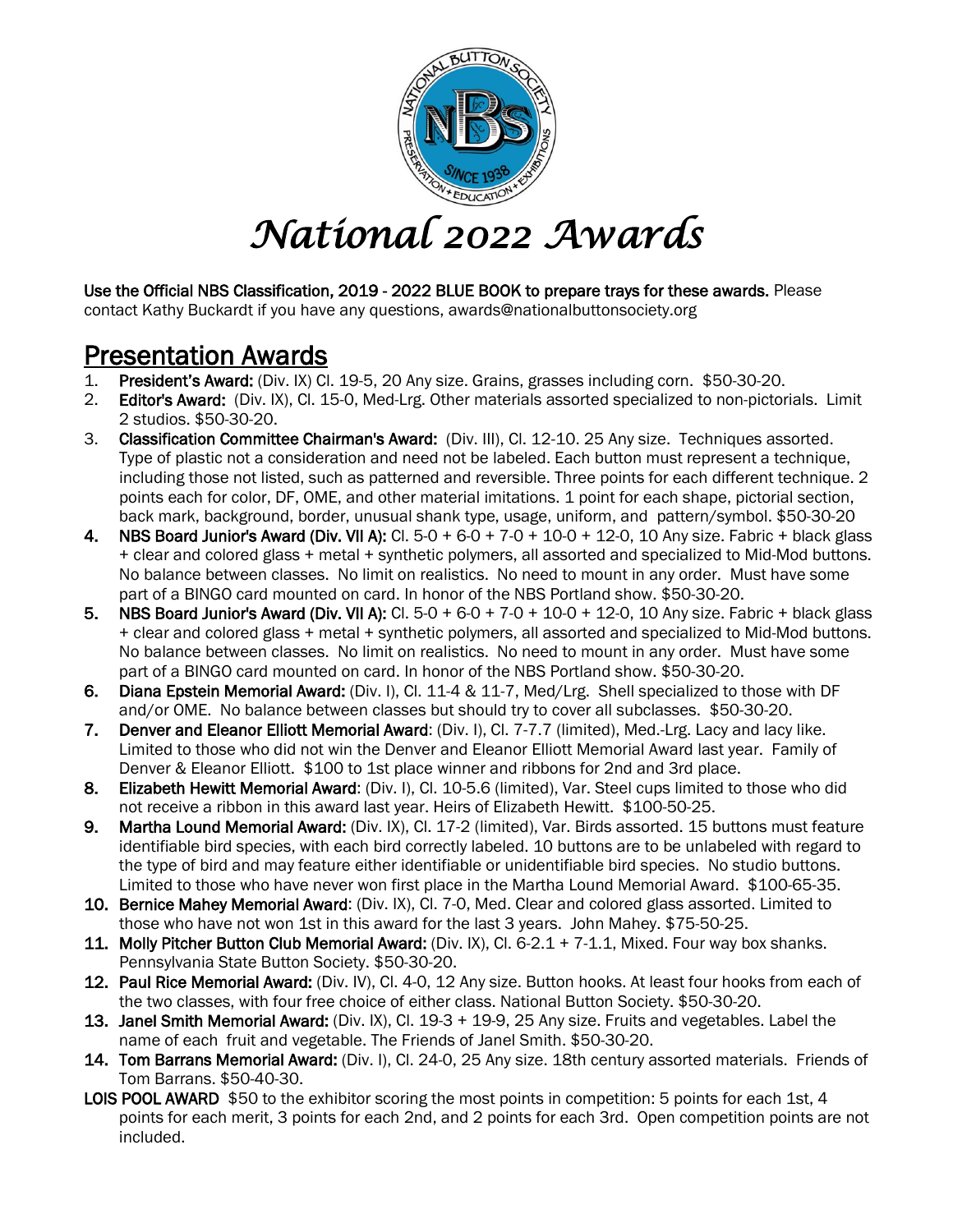### Sponsored Awards

- **DIVISION I** 15. Cl. 1-3.1.1, 25 Any size. Ivorine. Carole Adrian in honor of Susan Porter. \$25-10-5.
- 16. Cl. 1-4, Lrg. Mounted in metal specialized to Victorian celluloid including backgrounds, perforates, ivorines and ivoroids. No limit on DF or OME. Maryalice Ditzler. \$10-6-4.
- 17. Cl. 2-0, Lrg. Ceramics assorted, china excluded. Christy Mecey. \$10-6-4.
- 18. Cl. 6-0, Var. Black glass assorted. Frances Howell in memory of Irene Darkow and Doris Mohler. \$10-6- 4.
- 19. Cl. 6-1 through 6-7.2, 25 Any size. Black glass assorted specialized to realistic, linear and contour shapes, excluding flat linear round buttons. Balls, domes, and conical shapes acceptable, however. Limit of 5 realistics. Joanne Irons. \$10-6-4.
- 20. Cl. 7-0, Sml. Clear and colored glass assorted specialized to white. Label and mount in class numerical order, with verbal labels of all additional descriptions. Maureen Grant. \$15-10-5.
- 21. Cl. 7-0, 24 Any size. Clear and colored glass assorted specialized to pink. All shades, tints, and hues from pale to hot. Label and mount in class order. Katrinka Quirk. \$15-10-5.
- 22. Cl. 7-0 + 8-0 + 11-0, 25 Any size. Clear and colored glass assorted + glass mounted in/on metal + shell assorted specialized to 8 from each section plus 1 free choice in any of the 3 listed sections. Mounting and labeling in class order is not required. Carolyn Boes. \$10-7-3.
- 23. Cl. 7-2 + 7-3, 25 Any size. Clear colorless glass + colors assorted both classes specialized to Popper buttons. No poppers set in metal allowed. Ruth Smith. \$10-6-4.
- 24. Cl. 7-6.3.2, Sml. Kaleidoscopes. Frances Howell in honor of Kit Campbell. \$10-6-4.
- 25. Cl. 7-7.9, Med. Victorian. See Jan. 2013 NBB. Marti Mock. \$10-6-4.
- 26. Cl. 10-1 through 10-10, Lrg. White metal assorted through Gilt/plated assorted all specialized to ictorial borders including integrated. Santa Clara Valley Button Club. \$15-10-5.
- 27. Cl. 10-4, Sml. Silver assorted specialized to Third Avenue Silvers back marked "Knopf Konig Graz." See Blue Book p. 8 for mounting requirements in back mark awards. Vicki MacTavish in honor of Jennifer Read. \$10-6-4.
- 28. Cl. 10-5.1, 25 Any size. Blued/tinted. Include all tint colors. Bonus points for coverage of other subclasses of steel. Sue Dickout. \$10-6-4.
- 29. Cl. 10-5.6 (limited), Var. Steel cup limited to those who have not placed in steel cups at National. Evelyn Davis. \$10-7-5.
- 30. Cl. 10-13.2, Var. Two-piece specialized to French Tights with Paris/French back marks. Mount on acetate or label back marks. Frances Howell in honor of our glorious leader, Yessy. \$10-6-4.
- 31. Cl. 14-6.1, 25 Any size. Background. Susan Porter in honor of Maggie Johnson. \$10-6-4.
- 32. Cl. 15-4., 25 Any size. Rubber specialized to Goodyear including unmarked diminutive. Label back marks or mount on acetate. Gateway Button Club in memory of Larry Havner. \$15-7-3.
- 33. Cl. 17-0 through 20-24 (Limited), 25 Any size. Pictorials assorted specialized to horn. Limited to entrants who have never won first place in a horn award at National. Anonymous. In honor of Helen Richwine. \$10-6-4.
- 34. Cl. 17-4.3.1, Med-Lrg. Butterflies/moths. Katharine Traeger in honor of butterfly chandeliers in Frank Lloyd Wright's Dana Thomas House, Springfield, IL. \$10-6-4.
- 35. Cl. 19-2, Med.-Lrg. Flowers assorted. Shirley Hutson in honor of Millicent Safro. \$10-6-4.
- 36. Cl. 23-6.1, Sml. Austrian tiny. See the Blue Book. Vicki MacTavish in honor of Martha Brown. \$10-6-4.
- 37. Cl. 24-0, Var. 18th Century assorted. Marion Nebiker. \$15-10-5.
- 38. Cl. 24-0, 10 Sml. + 10 Med. + 5 Lrg. 18th Century (or earlier). Renee Comeau in memory of Tom Barrans. \$20-10-5.
- 39. Cl.  $24-5.1 + 25-5.4 + 24-7$ , 24 Any size. Copper colored  $+$  white metal specialized to Tombac  $+$ pearl/shell with all three classes specialized to pictorial. Must have 8 of each class. Label pictorial, OME, DF, and any back marks. Ronnie Wexler. \$25-15-10.
- 40. Cl. 25-9, Med. Sporting specialized to 15 hunters and 15 "hunted," e.g., rabbits, foxes, birds, fish, etc. Dogs and people are considered hunters. Judy Schwenk. \$15-3-2.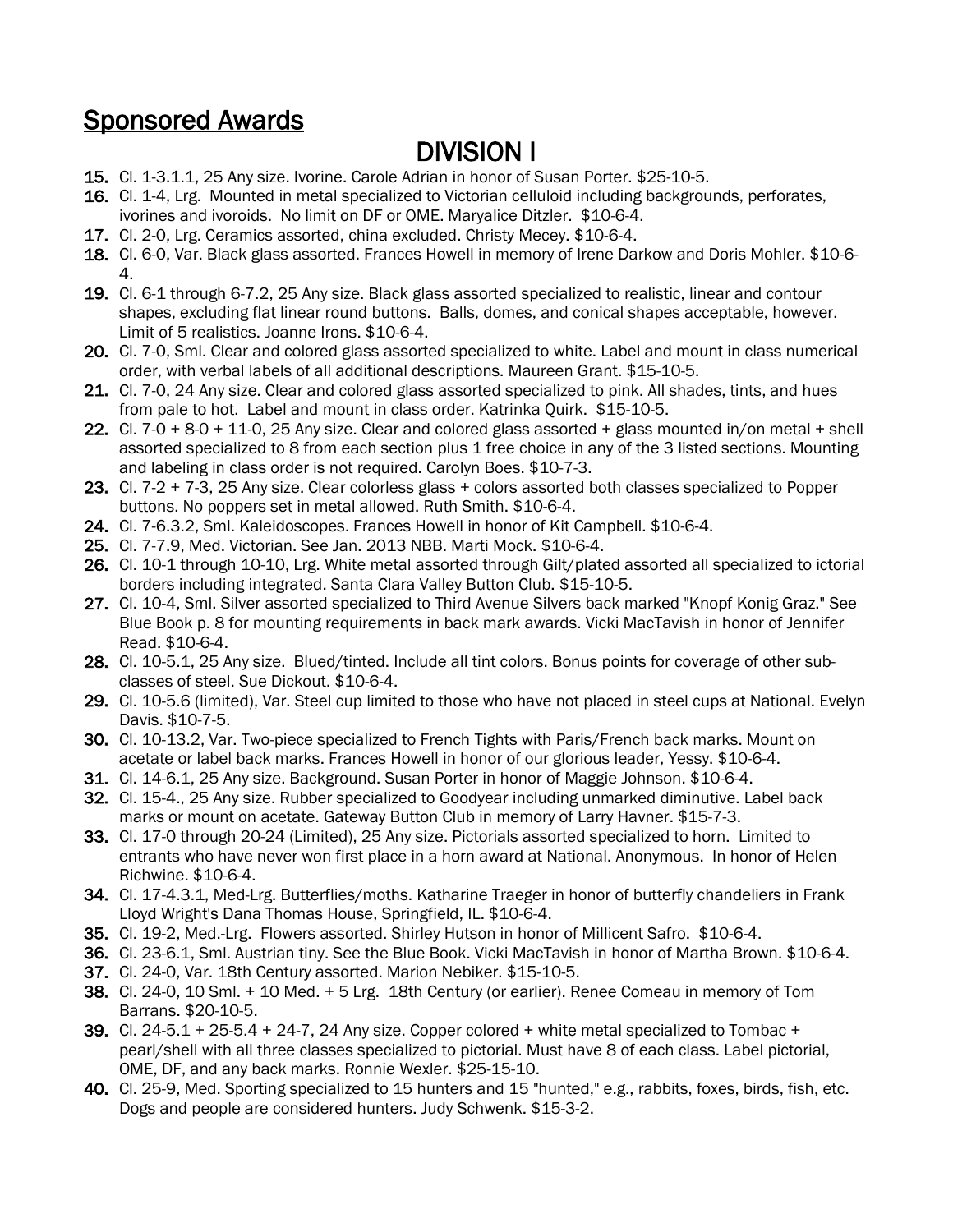- **DIVISION II**<br>41. Cl. 1-0 + 2-0, Med. United States assorted + foreign assorted. Helen Richwine. \$10-6-4.
- 42. Cl. 1-2, Med. Commercial enterprises. William Hentges. \$10-6-4.
- 43. Cl. 1-8 + 2-6, Med. United States societies/clubs + foreign societies/clubs. No balance between classes required. Labeling is required. William Hentges. \$10-6-4.
- 44. Cl. 1-10.2 + 2-7.2, Med. United States land transportation + foreign land transportation. No balance between classes required. Labeling is required. William Hentges. \$10-6-4.
- 45. Cl.1-10.2.1, 25 Any size. Rail (on, above, below ground). Helen Richwine. \$10-6-4.
- 46. Cl. 1-10.3, Med. Minimum of 5 railroad owned. Label types of shipping. May include Holland American, a U.S. cruise line since 1989. Types of shipping counted. Sonja Medcalf. \$10-7-3.
- 47. Cl. 2-1, Med. Commercial enterprises. Arlene Westrom. \$10-7-3.
- 48. Cl. 2-1 through 2-7.3, 25 Any size. Specialized to the United Kingdom of Great Britain and Northern Ireland. No balance between the countries required. Label and mount in class order. Joanne Irons. \$10-6-4.

- **DIVISION III**<br>49. Cl. 7-0, 25 Any size. Clear & colored glass assorted specialized to red. Ann and Dave Olson and Melanie Hadley in honor of Joanne Irons. \$12-5-3.
- 50. Cl. 7-3.2, Mixed. Transparent specialized to blue glass. Marti Mock. \$10-6-4.
- 51. Cl. 7-4.11, Sml. Moonglows specialized to 21 yellow and 21 Kelly green. No lime green allowed. Mount like colors together. Linda Gass. \$10-6-4.
- 52. Cl. 7-7.8, Med. Openwork. Ruth Smith. \$10-6-4.
- 53. Cl. 12-1.1, 25 Any size. Amino resin specialized to Colt buttons in bright red, black, white, or any combination of these colors. No dark red allowed. Carolyn Boes. \$10-7-3.
- 54. Cl. 12-10.18, 24 Any size. Snap-together construction specialized to nouns that represent the 24 different letters of the alphabet, A-Z. Shank involvement not a factor. Label noun and mount in alphabetical order. Judy Betz. \$10-6-4.
- 55. Cl. 19-2, 25 Any size. Flowers assorted. Flowers do not have to be identifiable. Brandy Thomason McNair in memory of my grandmother, Florine Thomason. \$15-10-5.
- 56. Cl. 21-8, Mixed. Pictorial summary specialized to snap-together construction. No limit on synthetic polymers. No limit on realistics. 1 point for each non-realistic. Joan Lindsay. \$10-6-4.
- 57. Cl. 23-3.2, 30 Any size. Riveted shank (RSB) specialized to objects. Verbal allowed if in addition to pictorial. Carolyn Boes. \$10-7-3.
- 58. Cl. 27-4, 5 pairs/sets. Realistic shapes mounted on original cards. Janet Gray. \$10-6-4.

- **DIVISION IV**<br>59. Cl. 2-0, 3 Singles + 3 two-piece. Buckles specialized to patterns. Label pattern, material, OME, DF, and any back marks. Ronnie Wexler. \$15-10-5.
- 60. Cl. 4-2, 10 Any size. Button hooks handle designs specialized to enameled handles. Joy Worn. \$10-7-3.
- 61. Cl. 5-0, 20 Any size. Costume trimmings. See Blue Book p 74. Judy Schwenk. \$15-3-2.
- 62. Cl. 6-0, 25 Singles. Studs specialized to porcelain. Maryalice Ditzler. \$10-6-4.

- DIVISION VII-A<br>NOTE: For awards Divisions VII A&B, juniors' trays will be judged together. There will be one set of prizes for 1st, 2nd, and 3rd.
- 63. Cl. 1-0 through 15-5, 10 Any size. Materials assorted specialized to 3 turtles/tortoises, 3 lizards, and 3 snakes with 1 free choice of any of the three listed reptiles. No limit on realistics. Limit 1 studio button. No more than 2 points for OME and DF on the studio. Joann Bonneau. \$10-6-4.
- 64. Cl. 1-0 through 15-5, 15 Any size. Materials assorted. Choose your favorite buttons of different materials. Represent the four pictorial sections. No limit on realistics. Carole Koontz in honor of all junior button collectors. \$10-6-4.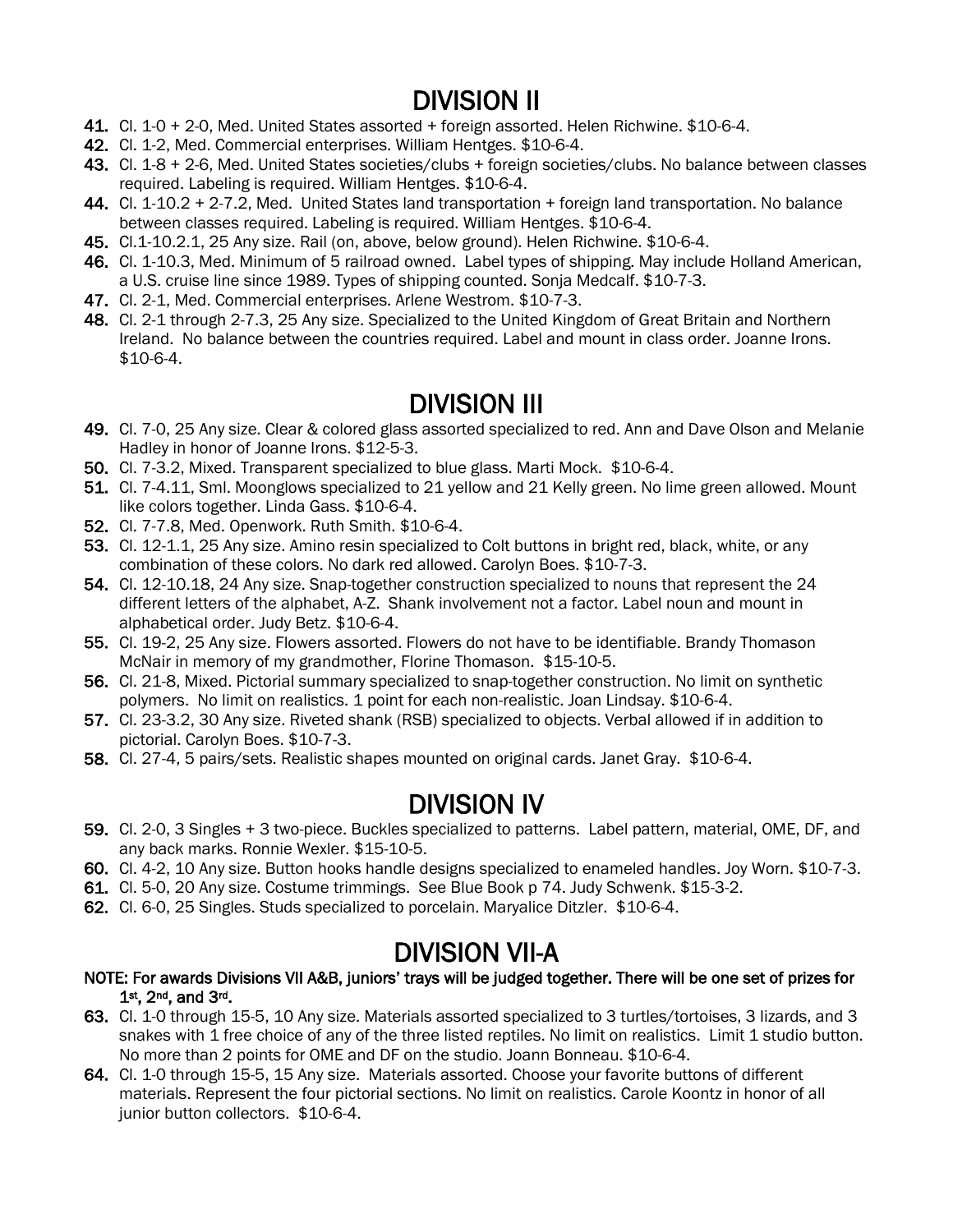- 65. (Div. VII A&B) Cl. 1-0 through 15-5. 20 Any size. Materials assorted. No limit on realistics or studios. Frances Howell in honor of Irene Hayes. \$10-6-4.
- 66. Cl. 17-0 through 20-24, 15 Any size. Pictorials assorted specialized to things that fly or are flying. 20% guideline does not apply. Judy Stopke in honor of William Hentges. \$10-6-4.
- 67. (Div. VII A&B) Cl. 17-0 through 20-24, 15 Any size. Pictorials assorted specialized to things associated with a farm, e.g., buildings, animals, crops, machinery, people, objects. Label what your pictorial button represents/shows. No limit on realisitcs. Linda Gass. \$10-6-4.
- 68. (Div. VII A&B) Cl. 17-3 + 18-0 +19-10 + 20-22.1.1, 25 Any size. Fish + objects assorted + unlisted plants + ships/boats. All classes specialized to things that are found in the ocean, including man made, even trash. No limit on realistics or studios. No balance between the classes. Russa Milburn, on behalf of the Illinois State Button Society. \$10-6-4.
- 69. (Div. VII A&B) Cl. 18-0 + 19-0, 15 Any size. Plants assorted + objects assorted, both classes specialized to food, for example, fruit, nuts, meat, dairy, drinks, breads, etc. No limit on realistics. Linda Gass. \$10- 6-4.
- 70. (Div. VII A&B) Cl.  $20-5 + 20-10 + 20-23$ , 20 Any size. Children specialized to princesses + Fairies + Women specialized to princesses. Disney princess characters acceptable, however at least three princesses (children or women) must be from other sources. No limit on realistics or studios. No balance between the classes is required. Russa Milburn, on behalf of the Illinois State Button Society. \$10-6-4.
- 71. Cl. 23-12, 15 Any size. Unlisted specialized to anything related to sports/sport events. Label the significance of the button, for example, hot dog (food at a baseball game), cheerleader or megaphone (cheering the team to victory). May include team names, mascots, foods, etc. No limit on realistics. Carole Koontz in honor of all young athletes who also love buttons. \$10-6-4.

# DIVISION VII-B<br>NOTE: See also Award 65, 67, 68 and 69.

- 72. Cl. 1-0 through 15-5, 15 Any size. Assorted materials specialized to 5 turtles/tortoises, 5 lizards, and 5 snakes. No limit on realistics. Limit 1 studio button. No more than 2 points for OME and DF on the studio. Joann Bonneau. \$10-6-4.
- 73. Cl. 1-0 through 15-5, 15 Any size. Materials assorted. Choose your favorite buttons of different materials. Represent the four pictorial sections. No limit on realistics. Carole Koontz in honor of all junior button collectors. \$10-6-4.
- 74. Cl. 7-4.13, 15 Any size. Paperweights. Maryalice Ditzler. \$10-6-4.
- 75. Cl. 17-0 through 20-24, 15 Any size. Pictorials assorted specialized to things that fly or are flying. 20% guideline does not apply. Judy Stopke in honor of William Hentges. \$10-6-4.
- 76. Cl. 23-12, 15 Any size. Unlisted specialized to anything related to sports/sport events. Label the significance of the button, for example, hot dog (food at a baseball game), cheerleader or megaphone (cheering the team to victory). May include team names, mascots, foods, etc. No limit on realistics. Carole Koontz in honor of all young athletes who also love buttons. \$10-6-4.

- **DIVISION IX**<br>77. Cl. 1-0, 25 Any size. Celluloid assorted. Janet Gray. \$10-6-4.
- 78. Cl. 1-0 + 2-0 + 5-0 + 6-0 + 7-0 + 8-0 + 10-0, Dimi. 5 celluloid assorted + 5 ceramics assorted + 5 fabric assorted + 10 black glass assorted + 10 clear and colored glass assorted + 5 glass set in metal + 10 metals assorted plus 6 free choice from the listed sections. Mount in groups by section. No need to mount and label in class order. Carolyn Boes. \$10-7-3.
- 79. Cl. 1-0 through 15-5, 35 Med. + Sml. Materials assorted specialized to iris. Limit of 3 stylized iris. No studios. Idaho State Button Society in memory of deceased members Claire Wilkes and Lois Boenig. \$10-7-3.
- 80. Cl. 1-0 through 15-5, Var. Assorted materials specialized to 8 turtles/tortoises, 8 lizards, and 8 snakes with 1 free choice of any of the three listed reptiles. Limit 1 studio button for each reptile group with a limit of 2 points for OME and DF on each studio. Joann Bonneau. \$10-6-4.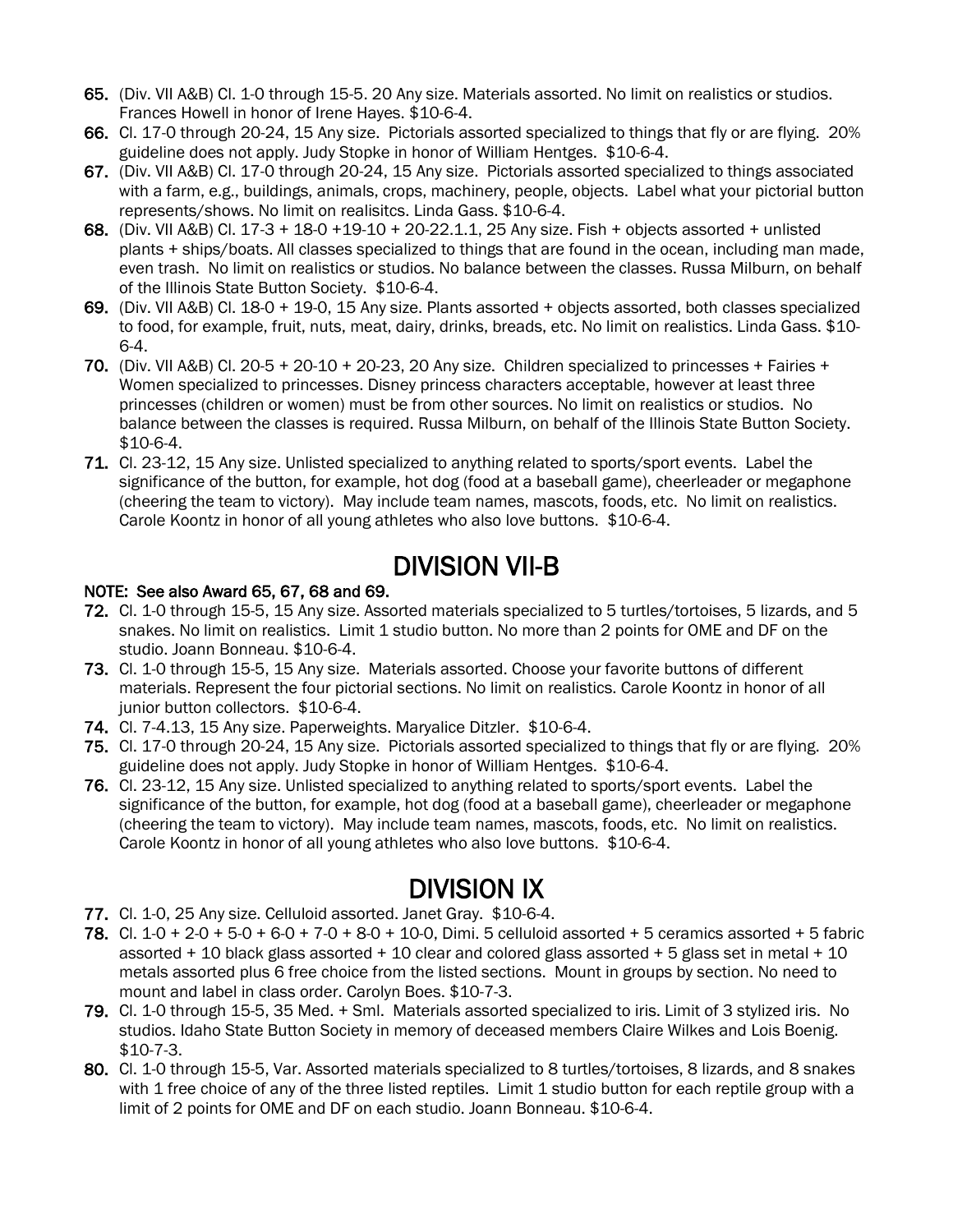- 81. Cl. 1-0 through 15-5, 25 Any size. Materials assorted specialized to transportation. No limit on realistics or studios. Buckeye State Button Society. \$10-7-3.
- 82. Cl. 1-0 through 15-5 (limited), Dimi. Materials assorted. Must have at least 2 from each section. Label both numerically and verbally. Limited to those who have not placed in a dimi award at National. Evelyn Davis. \$10-7-5.
- 83. Cl. 1-0 through 15-5, 20 Any size. Materials assorted specialized to 2 men/boys. Both heads or full figures acceptable. Additional people, animals, objects and scenery are acceptable. No limit on metal and extra point for each additional material. Susan Porter in honor of Gary Brockman and John Jacobson. \$15-10-5.
- 84. Cl. 1-0 through 15-5, 25 Any size. Materials assorted specialized to imitation fabric. Section 3-China and Section 5-Fabric are excluded. Materials of construction and imitated fabric type of equal points in judging. Yessy Byl. \$15-10-5.
- 85. Cl. 1-1.1 + 1-1.2.4 + 1-6.2, Var. Hollow body + tight top + glows where all buttons are in shades of brown and/or green. Marsha Cassada. \$10-6-4.
- 86. Cl. 1-1.2, Med. Sheet assorted. Label different sheet types, back marks and back types. Judy Schwenk. \$10-7-3.
- 87. Cl. 1-1.4.2, 25 Any size. Extruded. Any amount of extrusion acceptable. Buckeye State Button Society. \$10-7-3.
- 88. Cl. 1-3, 20 Any size. Imitation of other materials/techniques. Label what is imitated. Jane Quimby. \$15-10-5.
- 89. Cl. 3-0, 25 Any size. China assorted specialized to white bodies with white luster or white pearlized finish. No other DF allowed. No cream colored bodies allowed. White lusters allowed but not required. Inga Ladd and Jody Behrbaum. \$10-7-3.
- 90. Cl. 3-1.2 + 3-5, 30 Any size. Metal shank + unlisted, both classes specialized to mounted in metal or with metal rims. No balance between the classes required. Inga Ladd and Jody Behrbaum. \$10-7-3.
- 91. Cl. 3-2, Sml. Body styles assorted specialized to 14 calico, 14 stencil, 7 whistle, and 7 gaiter. No rimmed allowed. Mount in 4 groups, one group per listed specialization. Mary Witham in honor of Lois Pool. \$15-10-5.
- 92. Cl. 3-4.2 + 3-5, Med. Calico + unlisted. No balance between the classes required. Inga Ladd and Jody Behrbaum. \$10-7-3.
- 93. Cl. 3-4.2, Dimi. Calico. Mary Witham in memory of Denver Elliot. \$15-10-5.
- 94. Cl. 3-4.4, 30 Any size. Stencil. Limit of 3 Snouffers. No studio. Inga Ladd and Jody Behrbaum. \$10-7-3.
- 95. Cl. 4-0, Var. Enamels assorted. Renee Comeau. \$20-10-5.
- 96. Cl. 4-0, 25 Any size. Enamels assorted specialized to 15 Liberty & Co. and 10 Arts & Crafts style. Susan Porter in honor of Marion Nebiker. \$10-6-4.
- 97. Cl. 5-0 + 6-6.3, 24 Any size. Fabric assorted + imitation fabric. 12 of each class mounted as pairs. The black glass imitation fabric should match the fabric technique of the fabric button. Matching the exact design in the fabric technique is not required (e.g., a fabric trapunto flower and an imitation fabric trapunto leaf are both examples of the fabric technique, trapunto, but not the same design, as one is a flower and the other a leaf). Pairs of buttons need not be the same size. Label fabric technique for each pair shown. Joanne Irons in honor of Joy Journeay. \$10-6-4.
- 98. Cl. 5-7.1, 20 Any. Beads/sequins. Variety of bead/sequin materials important. Jane Quimby. \$15-10-5.
- 99. Cl. 6-0 (Limited), Sml. Black glass assorted. Label and mount in class order. Limited to first time competitors at National. Judy Betz. \$10-6-4.
- 100. Cl. 6-1 through 7-8.2, 24 Any size. Black glass assorted through clear and colored glass assorted specialized to Art Deco. Both period and "revival" examples acceptable. Must have 8 each of black, white, and red. All listed variations of white allowed, see Blue Book p. 14. OME and DF of other colors allowed. Matthew Brown in memory of Joseph Pulitzer. \$20-10-5.
- 101. Cl. 6-6.7, Lrg. Lacy/lacy-like. Matthew Brown. \$20-10-5.
- 102. Cl. 7-2, Var. Clear colorless. See Blue Book page 41 regarding DF and OME. Joanne Irons in honor of Gretchen Gauthier, who helps me see buttons more clearly. \$10-6-4.
- 103. Cl. 7-3, 25 Any size. Colors assorted specialized to lavender through light purple. Aunt Polly's Parlor in honor of those who battle cancer. \$10-6-4.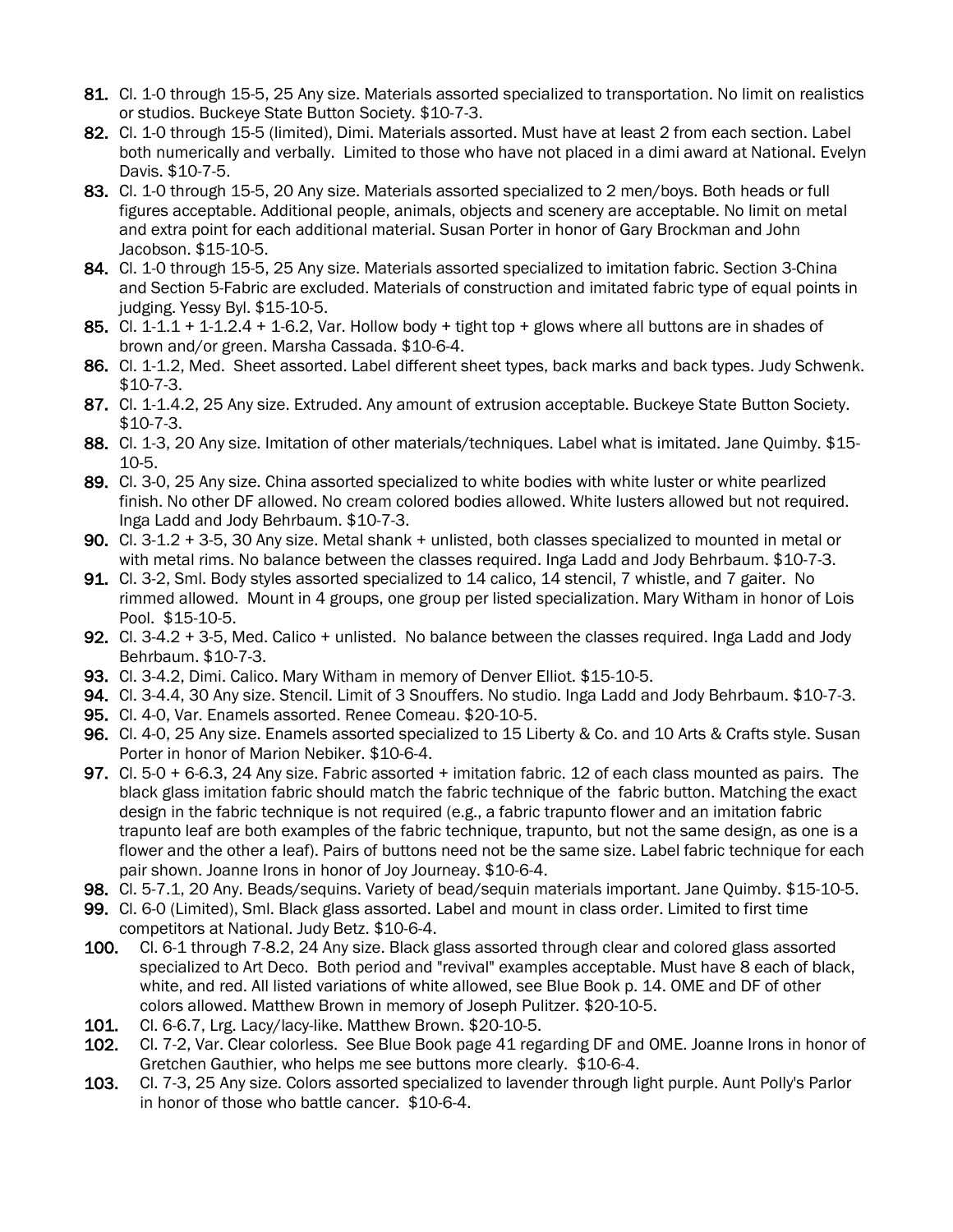- 104. Cl. 7-3, 25 Any size. Colors assorted specialized to all tints, shades, and hues of blue. Buckeye State Button Society. \$10-7-3.
- 105. Cl. 7-3.1, 25 Any size. Opaque, translucent specialized to orange. No studio allowed. Ruth Smith. \$10-6-4.
- 106. Cl. 7-3.1 + 7-3.2, Mixed. Opaque, translucent + transparent glass specialized to all tints, shades and hues of blue glass. See Blue Book pg 77. Look for pictorials. Colorado State Button Society. \$10-6-4.
- 107. Cl. 7-3.2, 25 Any size. Transparent specialized to pictorials. Entrant's choice of any 5 of the NBS colors. No limit on realistics. Sharon Braund in honor of Gretchen Gauthier. \$10-6-4.
- 108. Cl. 7-4, 25 Any size. Construction assorted. See Blue Book, p. 41. Santa Clara Valley Button Club. \$15-10-5.
- 109. Cl. 7-5.4.1, 25 Any size. Painted back. Linda Gass. \$10-6-4.
- 
- 110. Cl. 8-0, 25 Any size. Glass mounted in/on metal assorted. Renee Comeau. \$20-10-5.<br>111. Cl. 8-1 + 8-3, 25 Any size. Black glass + drum with glass center with both classes spec  $Cl. 8-1 + 8-3$ , 25 Any size. Black glass + drum with glass center with both classes specialized to black glass. No balance between the classes required. Deb Layman. \$15-10-5.
- 112. Cl. 8-4 (Limited), Sml. In/under glass assorted specialized to reverse intaglio, back-painted, and/or shields. No balance between construction required. Limited to pictorial only. Gretchen Gauthier. \$10-6-4.
- 113. Cl. 9-0, 25 Any size. Horn assorted. Nancy Moyer on behalf of the Pennsylvania State Button Society in memory of our departed members. \$10-6-4.
- 114. Cl. 10-0, 25 Any size. Metals assorted specialized to cut steel OME. Shapes, sizes, and number of cut steels to be counted. No other OME allowed. Any DF acceptable. Judy Schwenk. \$12-5-3.
- 115. Cl. 10-4, 25 Any size. Silver assorted. No balance between subclasses required. No studio buttons. Label all marks including maker, silver content and country of origin if known. Matthew Brown in honor of Yessy Byl. \$20-10-5.
- 116. Cl. 11-6, 25 Any size. Mounted in/on metal. Karen Leibold. \$25-15-10.
- 117. Cl. 11-8.1, Lrg. Carved (including cameo carved). Katharine Traeger in memory of my mother. \$10-6- 4.
- 118. Cl. 12-9, 25 Any size. Other material embellishment (OME) assorted. Different base material colors and the pictorial sections each worth extra points. Base material not counted. Sharon Braund in honor of Carolyn Webb. \$10-6-4.
- 119. Cl. 12-9.1, 25 Any size. Glass (clear & colored, black glass). Different base material colors and the pictorial sections each worth extra points. Base material not counted. Other OMEs allowed. Sharon Braund. \$10-6-4.
- 120. Cl. 14-0 + 15-5, Med.-Lrg. Wood assorted + unlisted specialized to leather. Limit 2 studios. Judy Stopke. \$15-10-5.
- 121. Cl. 16-3, Med. Materials summary. Best assortment with at least 1 and not over 6 classes included from each section. No studios. Missouri State Button Society. \$15-10-5.
- 122. Cl. 17-0, 25 Any size. Animals assorted specialized to the alphabet A-Z, except X. Animals doing human activities are acceptable. No limit on realistics or studio buttons. Mount in alphabetical order. Label materials. The Martha Washington Button Club and Peggy Sabato, MWBC President, in memory of Maridell Mason. \$15-10-5.
- 123. Cl. 17-0 + 18-6.5 + 20-18, 25 Any size. Animals assorted specialized to those carrying umbrellas + umbrellas + people specialized to those carrying umbrellas. Variety of umbrella types more important than who is carrying the umbrella. No balance between the classes required. Grandma's Buttons. \$10-7-3.
- 124. Cl. 17-0  $+$  20-18, 25 Any size. Animals assorted specialized to those with people  $+$  people specialized to those with animals. Every button must have at least 1 animal and at least 1 person. Label both animals and people verbally. No studios. Judy Stopke. \$15-10-5.
- 125. Cl. 17-0 through 20-24, 25 Any size. Pictorials assorted specialized to those representing the Victorian period. The button can be of any age. Label how the button represents the Victorian period. Helen Vance on behalf of the Western North Carolina Button Club. \$15-10-5.
- 126. Cl. 17-0 through 20-24, 25 Any size. Pictorials assorted specialized to astronomical subjects and astronomers. May include any pictorial with sun, moon, planets, or astronomical feature alone or in combination with pictorials from any of the four pictorial sections. No more than 20% realistics and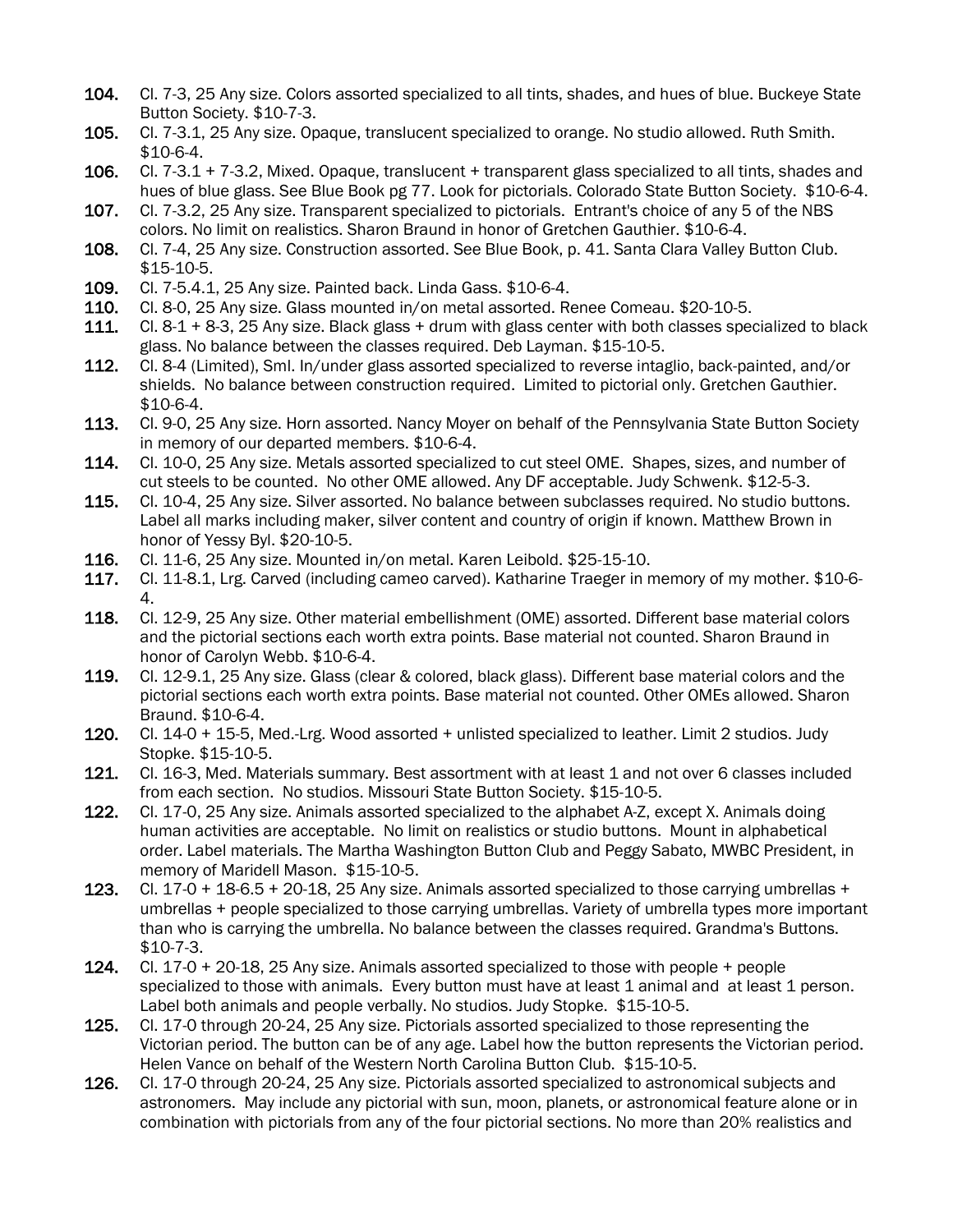no more than 20% synthetic polymers. Christy Mecey in honor of my north star, Montgomery Smith in her graduation year. \$10-6-4.

- 127. Cl. 17-0 through 20-24 + 22-1.2.3 + 22-1.3.3 + 22-1.7, 25 Any size. Pictorials assorted specialized to playing cards, and any pictorial with playing card(s) + hearts + diamonds + turned designs specialized to clubs and/or spades. No balance between the classes. Playing cards need not be the focus of the button. No more than 20% studios, 20% synthetic polymers, and 20% realistics. Christy Mecey. \$10-6-4.
- 128. Cl. 17-0 through 20-24, 25 Any size. Pictorials assorted specialized to one-word nouns that begin with the letter M. No limit on realistics. Label the noun. Midwest Regional Button Association in honor of the Midwest. \$10-6-4.
- 129. Cl. 17-0 through 20-24, 25 Any size. Pictorials assorted specialized to wood and vegetable ivory. Must have at least 10 of each. No limit on realistics or studios. Sheila Brudno on behalf of the Pennsylvania State Button Society in memory of our departed members. \$10-6-4.
- 130. Cl. 17-2.1, 25 Any size. Domestic fowl specialized to turkeys, roosters, hens, and/or chicks. Bird activity not considered. Label back marks, materials, OME, & DF. Up to ten (10) studios allowed. ABC Button Club of California. \$15-15-10.
- 131. Cl. 17-4.2, 25 Any size. Crustaceans specialized to crabs that live in water. Mary Beers in honor of Maryland crabs. \$10-6-4.
- 132. Cl. 17-4.2 + 17-4.4, Var. Crustaceans + Mollusks. Ann Olson in memory of Steve Schiff. \$12-5-3.
- 133. Cl. 17-4.3, 25 Any size. Insects specialized to beetles. No more than 20% realistics, 20% studios and 20% synthetic polymers. Christy Mecey. \$10-6-4.
- 134. Cl. 17-4.3, 25 Any size. Insects specialized to ants and flies. No balance between ants and flies required. Mary Beers. \$10-6-4.
- 135. Cl. 17-4.3 + 20-8, 25 Any size. Insects specialized to dragon flies + fabulous creatures specialized to dragons. 10 from each class and 5 free choice from either class. No more than 20% realistics, 20% studios and 20% synthetic polymers. Christy Mecey. \$10-6-4.
- 136. Cl. 17-4.3.1 (Limited), Var. Butterflies/moths. No studio buttons. Limited to those who have never won a blue ribbon in butterflies/moths. Not just at National. Joann Bonneau in memory of Marjorie Reich. \$10-6-4.
- 137. Cl. 17-5, Med-Lrg. Mammals assorted specialized to metal buttons. No studios. No OMEs. Judy Stopke. \$15-10-5.
- 138. Cl. 17-5 + 17-5.2, 25 Any size. Mammals specialized to lambs + wild cats specialized to lions. Both lambs and lions of either gender or age acceptable. No limit on realistics. No balance between classes. Phil Austin on behalf of the Akron Area Button Club. \$20-10-5.
- 139. Cl. 17-5.4, 25 Any size. Dogs (domestic) specialized to any single breed of dog of entrant's chioce. People and other breeds of dogs acceptable so long as your chosen breed is the focus of the button. Only 3 OMEs will be counted. Judy Schwenk. \$12-5-3.
- 140. Cl. 17-6, 20 Any size. Reptiles specialized to snakes. Limit of 4 studios. Gretchen Gauthier. \$10-6-4.
- 141. Cl.  $18-1 + 20-17 + 20-22.1.1$ , 24 Any size. 8 anchors  $+ 8$  pastimes/games/sports specialized to fishing + 8 ships/boats. Limit 1 studio. Renee Comeau. \$20-10-5.
- 142. Cl. 18-3, 20 Any size. Coin/coin-type specialized to buttons made from real coins. No coin types allowed. Variety of countries, realms, empires, and age of coin more important than pictorials or patterns. Coins mounted in other materials acceptable. Label issuing country/empire, dates, and symbols if known. Mount on acetate or with elastic thread. Phil Austin. \$25-15-10.
- 143. Cl. 18-5, 20 Any size. Claws, feet, hands, hoofs, paws, etc. Nikki Deal in memory of Betty Van Leer. \$10-7-3.
- 144. Cl. 18-6.4, 25 Any size. Hats, headdresses specialized to crowns. May include people or other pictorials but crown must be identifiable. Santa Clara Valley Button Club. \$15-10-5.
- 145. Cl. 18-8 + 20-7, Var. Masks + Egyptian both classes specialized to Egyptian people, gods and masks. Gods need not be in human form. No balance between classes required. Joan Lindsay. \$10-6-4.
- 146. Cl.  $18-9 + 20-15 + 20-16$ ,  $25$  Any size. Musical instruments + Musicians (human) with instruments + Mythological specialized to those with instruments. Nikki Deal. \$10-7-3.
- 147. Cl. 18-11 + 20-17, 25 Any size. Sports, game equipment + Pastimes/games/sports. Linda Taylor on behalf of the Heart of America Button Club in memory of our deceased members. \$10-6-4.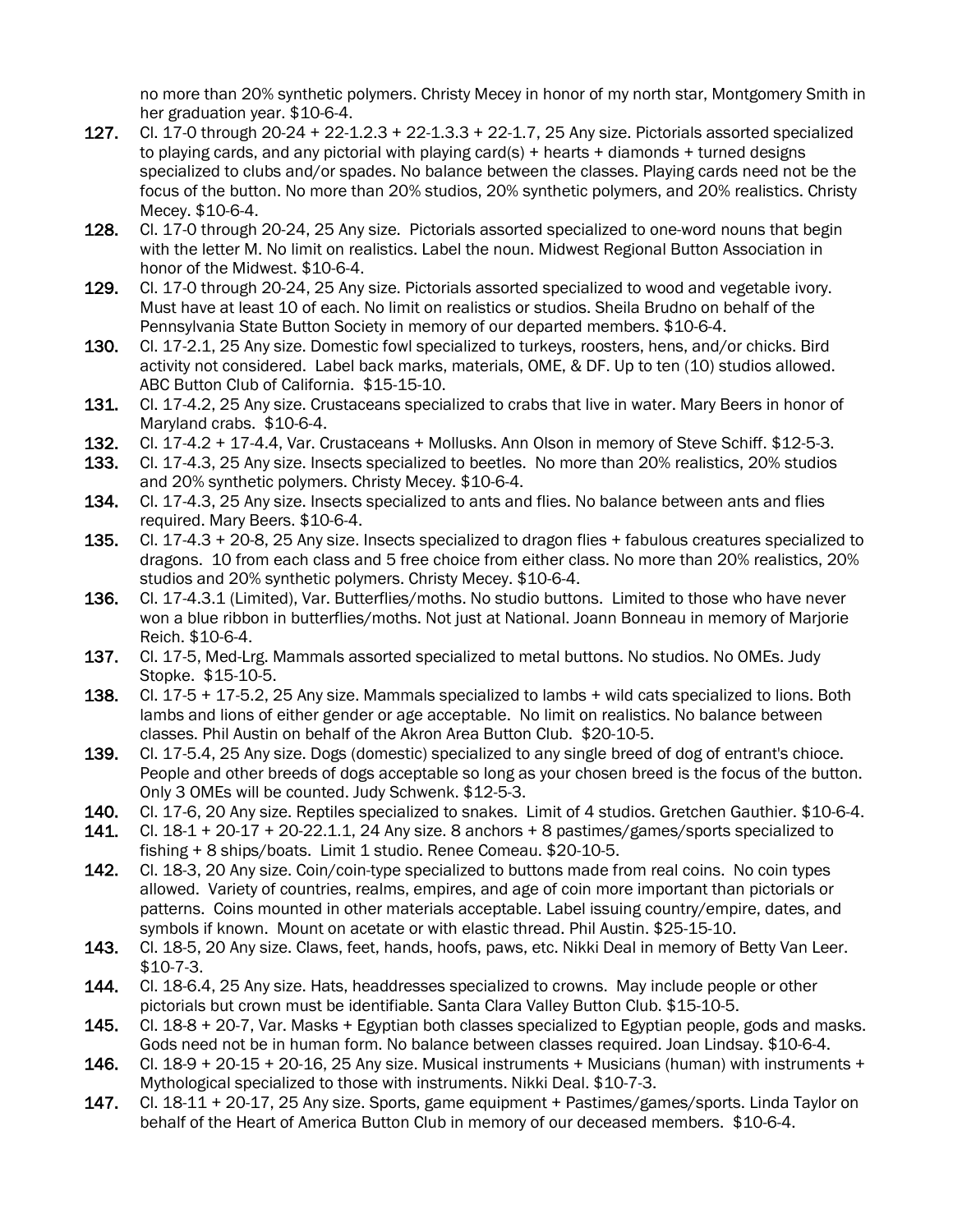- 148. Cl. 18-12, 25 Any size. Unlisted. No limit on realistics. Mary Beers. \$10-6-4.<br>149. Cl. 19-0. 25 Any size. Plants assorted specialized to plants found in Illinois. F
- Cl. 19-0, 25 Any size. Plants assorted specialized to plants found in Illinois. Russa Milburn on behalf of the Illinois State Button Society's President. \$10-6-4.
- 150. Cl. 19-2.2, Var. Iris. Lou Yeargain. \$15-10-5.<br>151. Cl. 19-2.2 + 19-2.6, 20 Any size. Iris + Viola f
- $C1. 19-2.2 + 19-2.6$ , 20 Any size. Iris + Viola family. Must have 10 from each class. Shirley Hutson in honor of Maryalice Ditzler + Nancy Fink. \$10-6-4.
- 152. Cl. 19-2.3, 25 Any size. Lilies of the Valley. Edie Walsh. \$10-6-4.<br>153. Cl. 20-9, 20 Any size. Fops. No studios. No limit on brass. Gretch
- Cl. 20-9, 20 Any size. Fops. No studios. No limit on brass. Gretchen Gauthier in honor of Norma Camp and Carole Adrian. \$10-6-4.
- 154. Cl. 20-11, 20 Any size. Heads specialized to 10 men and 10 women. Heads and busts to waistline acceptable. No children allowed. No man and woman on the same button. Label materials. Peggy Sabato, on behalf of the Martha Washington Button Club, in memory of Ramona Brown. \$15-10-5.
- 155. Cl. 20-13 + 20-22.1.1, 25 Any size. Marine scenes specialized to lighthouses + ships/boats. Try for balance between the two classes. 1 extra point for each button that has both a lighthouse and a ship/boat. Limit of 3 studios. Marion Nebiker in memory of Tom Barrans. \$20-10-5.
- 156. Cl. 20-16.1, Var. Minerva. No other gods/goddesses in addition to Athena/Minerva. Variations such as Britannia acceptable. Sue Dickout. \$10-6-4.
- 157. Cl. 22-1, 25 Any size. Patterns assorted specialized to vegetable ivory. Label verbally. 1 pattern per button will count. Limit 2 studios. Maureen Grant in honor of all vegetable ivory lovers. \$20-15-5.
- 158. Cl. 22-1, 25 Any size. Patterns assorted specialized to fabric. Barbara Hoffman. \$15-10-5.
- 159. Cl. 22-1, 25 Any size. Patterns assorted. Label pattern verbally. One 18th century required. Label OME, DF, and any back marks. Ronnie Wexler in honor of my good friend, Nikki Deal. \$25-15-10.
- 160. Cl. 22-1.6.3, Med.-Lrg. Star specialized to 5-, 6-, 7-, and 8-pointed stars. No studios. Carole Adrian in honor of Judy Stopke. \$25-10-5.
- 161. Cl. 23-1, 20 Any size. Backgrounds assorted. Gretchen Gauthier in honor of Barb Barrans. \$10-6-4.
- 162. Cl. 23-8, 12 matching pairs. Matching pairs of small-medium and/or small-large. Renee Comeau. \$20-10-5.
- 163. Cl. 23-9, 25 Any size. Materials mounted in/on metal. Connie Blackburn in honor of the Historical Button Club. \$10-7-3.
- 164. Cl. 23-10.2, 24 Any size. Linear shapes specialized to spindles. See NBB July 2014, p. 131. All modified spindles acceptable including the 6 modifications on page 131. Marti Mock. \$10-6-4.
- 165. Cl. 23-12, 20 Any size. Unlisted specialized to screen backs. Any material mounted on a screen back is acceptable. No limit on metal or brass buttons. Gretchen Gauthier. \$10-6-4.
- 166. Cl. 25-5, Mixed. Livery assorted specialized to round metal buttons. Try for all classes and subclasses. Tom Skovronsky in memory of Tom Barrans. \$9-6-5.
- 167. Cl. 25-5.1, Med. Achievements, coats of arms specialized to 10 full achievements, 10 coats of arms, and 10 lozenges. Tom Skovronsky in memory of John Whiteford. \$9-6-5.
- 168. Cl. 25-5.2, 25 Any size. Crests assorted specialized to lions holding something. Variety of what the lion is holding important. Deb Hanson. \$15-10-5.
- 169. Cl. 25-9, Med. Sporting specialized to target buttons. See Blue Book p. 83. Materials and pictorials both counted. Div. I buttons given extra credit. Judy Schwenk. \$12-5-3.

### Awards 170, 171 ,172 and 175 through 180 from the Dec. 2020 NBB were completed in 2021.

- 173 Cl. 7-3, Mixed*. Colors a*ssorted specialized to purple. Nancie Glazer on behalf of the Massachusetts Button Society in honor of Cheryl Killam. \$15-10-5.
- 174 Cl. 14-0, 25 Any size. Wood assorted specialized to realistics. Lynda Gaetan on behalf of the Austin Button Club in honor of Bob and Grace Folsom. \$10-6-4.
- 180 Cl. 1-0 through 15-5, 20 Any size. Materials assorted specialized to clowns. Limited to those found at a circus, fair, rodeo, party, etc. (No court jesters, commedia del' arte , Punchinello, etc.) Look for activities. 20% guideline does not apply. Edie Walsh. \$15-10-5.
- 181 Cl. 17-5 + 20-21, 20 Any size. Specialized to circus acts such as performing circus animals and circus act performers. Include 7 from each section (17 & 20) with a minimum of 2 depicting people